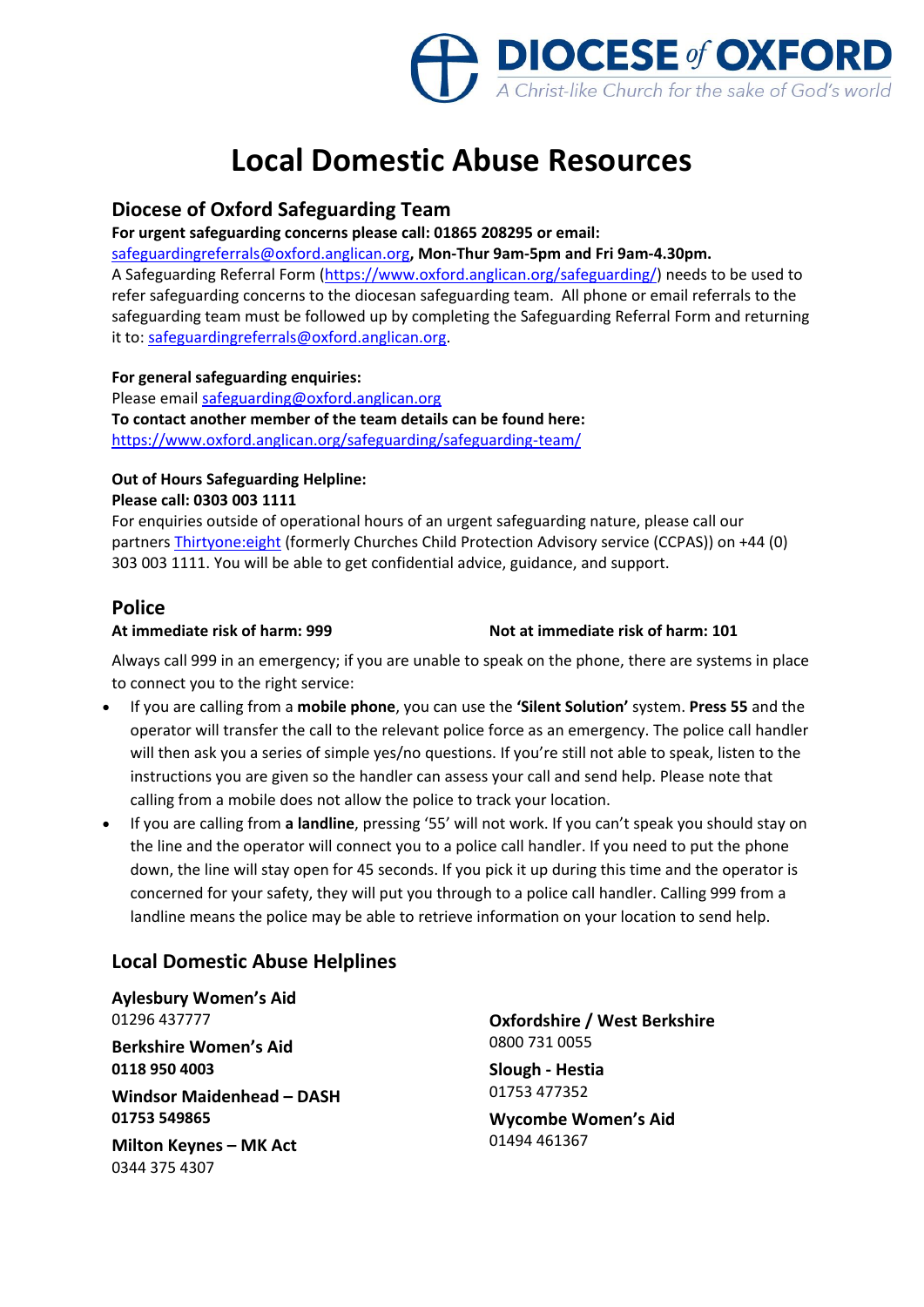#### **Reducing the Risk of Domestic Abuse**

Provides information for those experiencing domestic abuse and their supporters. Provides information on housing, refuge services, injunctions and safety planning. <https://www.reducingtherisk.org.uk/>

#### **Flag DV**

0800 731 0055, [www.flagdv.org.uk](http://www.flagdv.org.uk/) Provides free legal advice to victims of domestic abuse in Berkshire, Buckinghamshire & Oxfordshire.

# **National Domestic Abuse Resources**

#### **National Domestic Violence Helpline**

The Freephone 24 Hour National Domestic Violence Helpline run in partnership between Women's Aid and Refuge. 0808 2000 247

#### **Women's Aid**

Provides services for women and children who have been affected by the experience of domestic violence, rape and sexual abuse. 0808 2000 247

[www.womensaid.org.uk](http://www.womensaid.org.uk/)

#### **Refuge**

Refuge is the national charity which provides a wide range of specialist domestic violence services to women and children experiencing domestic violence. The Tech Abuse Chatbot also provides advice on safeguarding devices if a victim feels that they are being monitored by their abuser. 0808 2000 247

[www.refuge.org.uk](http://www.refuge.org.uk/)

#### **The Men's Advice Line**

A confidential helpline for men experiencing domestic violence from a partner, ex-partner or other family members. 0808 801 0327

[www.mensadviceline.org.uk](http://www.mensadviceline.org.uk/)

#### **Mankind Initiative**

Support for male victims of domestic abuse and domestic violence. 01823 334 244 [www.mankind.org.uk](http://www.mankind.org.uk/)

#### **Rape Crisis**

Rape Crisis Centres offer a range of services for women and girls who have been raped or experienced another form of sexual violence. 0808 802 9999 [www.rapecrisis.org.uk](http://www.rapecrisis.org.uk/)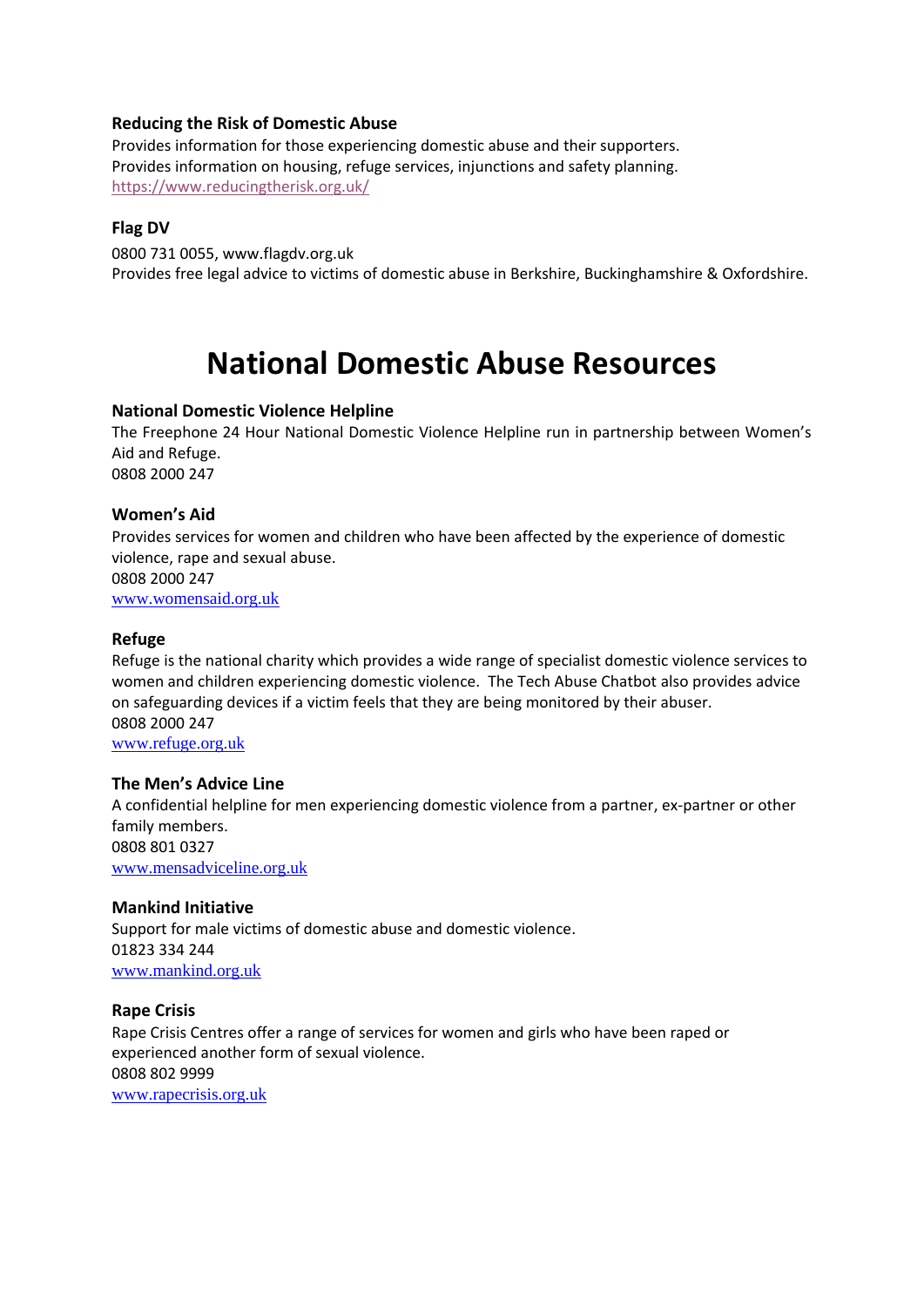#### **National Centre for Domestic Violence**

The National Centre for Domestic Violence (NCDV) provides a free, fast emergency injunction service to survivors of domestic violence. 24 hour helpline: 0800 970 2070 [www.ncdv.org.uk](http://www.ncdv.org.uk/)

#### **NSPCC ChildLine**

Free, confidential service for young people up to the age of 19. Get help and advice about a wide range of issues, talk to a counsellor online, send ChildLine an email or post on the message boards. 0800 1111 [www.childline.org.uk](http://www.childline.org.uk/)

#### **NSPCC Helpline**

Free helpline service for anyone with concerns about a child's safety and wellbeing. They offer advice and support and can take action on your behalf if a child is in danger. 0808 800 5000

[www.nspcc.org.uk/what-you-can-do/report-abuse/](http://www.nspcc.org.uk/what-you-can-do/report-abuse/)

#### **Galop**

Galop gives advice and support to LGBT people who have experienced hate crime, sexual violence and domestic abuse. LGBT domestic violence helpline: 0800 999 5428 [www.galop.org.uk/](http://www.galop.org.uk/)

#### **Respect**

The Respect phone line is a confidential helpline offering advice, information and support to help you stop being violent and abusive to your partner. 0808 802 4040 [www.respectphoneline.org.uk](http://www.respectphoneline.org.uk/)

#### **Samaritans**

A 24-hour helpline for any person in emotional distress. 116 123 [www.samaritans.org](http://www.samaritans.org/)

#### **National Stalking Helpline**

0808 802 0300 [www.stalkinghelpline.org](http://www.stalkinghelpline.org/)

#### **Southall Black Sisters**

Southall Black Sisters is a not-for-profit organisation set up in 1979 to meet the needs of black (Asian and African-Caribbean) and minority ethnic women. 0208 571 0800 <http://www.southallblacksisters.org.uk/>

#### **Karma Nirvana**

Karma Nirvana supports those who suffer or are at risk of honour based abuse or forced marriage. **0800 5999 247** 

[http://www.karmanirvana.org.uk](http://www.karmanirvana.org.uk/)